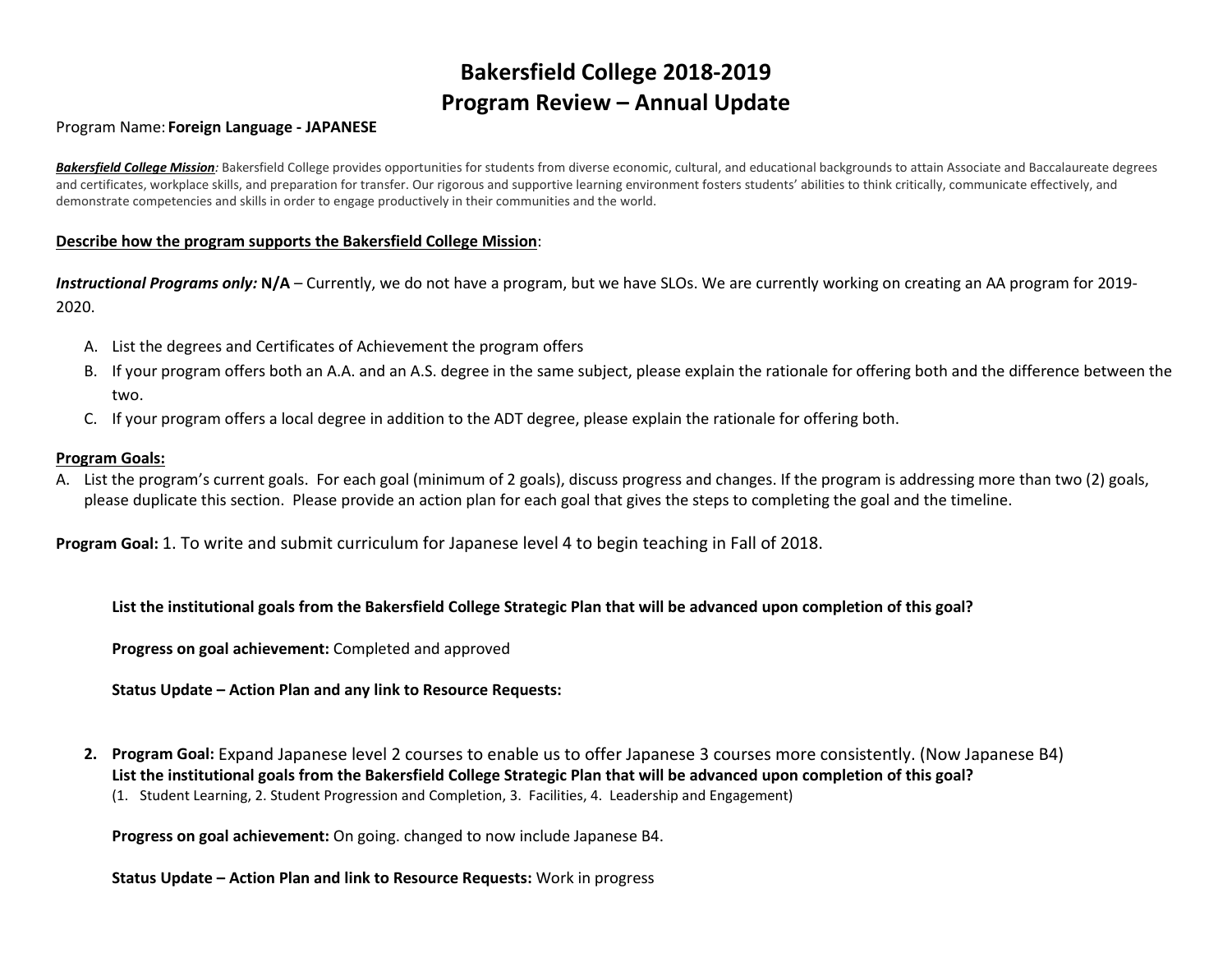#### B. List new or revised goals (if applicable)

**1. Program Goal:** To write and submit the Japanese program proposal to begin in Fall of 2019.

(1. Student Learning, 2. Student Progression and Completion, 3. Facilities, 4. Leadership and Engagement)

**List the institutional goals from the Bakersfield College Strategic Plan that will be advanced upon completion of this goal?**  (Student Learning, Student Progression and Completion, Facilities, Leadership and Engagement)

#### **Progress on goal achievement: Will be completed by October deadline.**

**Status Update – Action Plan and link to Resource Requests:** Intend to submit the proposal in October 2018 to get approval.

#### **Program Analysis**:

Take a look at your trend data (all programs should have some form of data that is used to look at changes over time). *All programs will answer the following questions unless otherwise indicated.*

1. Please report on any unexpected changes or challenges that your program encountered this cycle: For the past 4 years, we had increasing unduplicated headcount (37%, 5%, 25%, 21%) by adding more classes; however, this past 2017-2018 year, we had a **5% decrease due to the lack of the faculty**. We also consistently have enough students on the waitlist to populate two or more sections of Japanese, which leaves a portion of our students underserved.

**Solution:** By adding a full-time faculty member, we would be able to expand our program to serve the needs of our students.

- 2. How does your trend data (or other data your area collects) impact your decision-making process for your program? Because of a reduction in unduplicated head count, we will be requesting a fulltime instructor for the program. In addition, we now have all Japanese language courses necessary to create a program, which will be submitted this October for review and approval.
- 3. Evidence of Department Dialog of data
	- o If you have had time to review and discuss your program's data with members of your department, attach documentation of your discussion. Documentation can come in the form of minutes from meetings or retreats, email dialog or any other ways that show substantive discussion.

There are only adjunct instructors in the program. We have shared emails but have not officially met regarding the program review.

4. Were there any changes to student demographics (age, gender, or ethnicity) for the past cycle? We have more male students (70%) than female students (29%) compared to the college wide norms (male 46%, female 53%). This has remained unchanged for the past 5 years.

We decreased in the number of students 19 & younger by 7% and increased in the number of students aged 30-39 by 4% and 40 & older by 3 %. Compared to collegewide data, we have less students in the 19 & younger age group by 9% and more students in 20-29 by 9%.

We have seen an increase in the number of African American students by 10% in our program as compared to the 4% increase college wide. All other ethnicities are about the same as found in the college as a whole.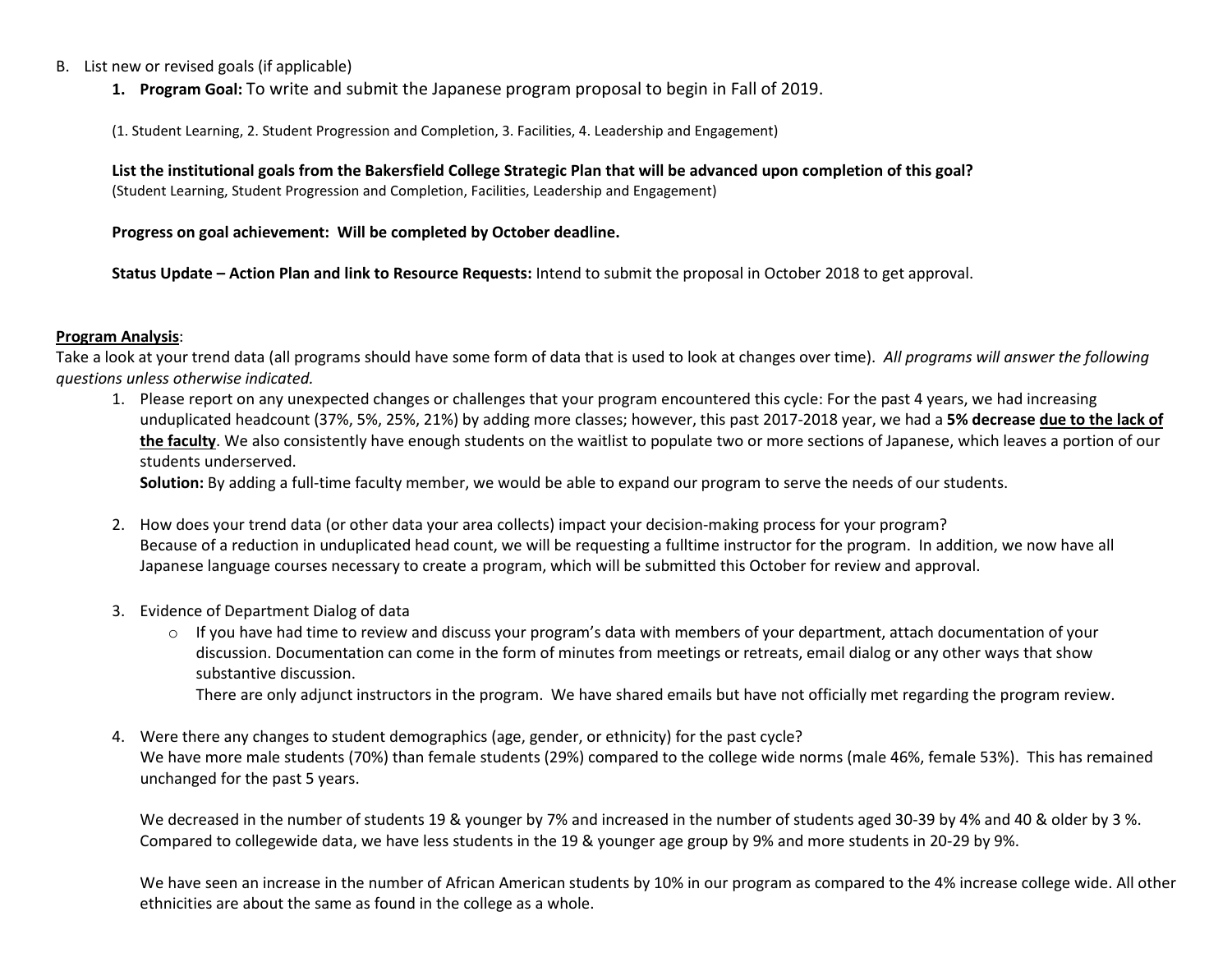We had a huge increase in retention rate (+14%) and success rate (+12%) in African American students. The 19 & younger and 20-29 has seen less retention and success rate than the older generation (30-39 and 40 & older). Because of these statistics, we recommend to our students that they attend tutoring sessions as well as holding group study sessions.

- 5. Were there any changes to student success and retention rates for face-to-face and online courses? (instructional only) There has been a small decline by 2% in retention and a small increase in success by 2%. However, since we changed units from 5 units to 4 units we have seen an overall decline by 8% in our success rates.
- 6. Equity gaps
	- o Please look for large differences, or gaps, between top performing groups and others. Consider how you could identify the reasons behind these gaps, and if there changes that could be made to reduce them. For in depth review of equity issues, and on changes that are being made campus-wide, please refer to the current [Bakersfield College Student Equity Plan.](https://www.bakersfieldcollege.edu/sites/bakersfieldcollege.edu/files/2015-18_StudentEquityPlan.pdf) We encourage all students to take advantage of the tutoring available. Our African-American students and our White students are experiencing the same level of success. However, our Hispanic students are 11% lower.
- 7. Please describe any recent achievements of your department, including but not limited to faculty who have won awards or distinctions, new projects your department has implemented, professional development work, professional conference presentations or recently published work. We completed the Japanese 4 curriculum and it was approved. We will be teaching this class for the first time this Spring.

We are working on creating the Japanese Program.

"Touching Hearts and Minds From Prison Yard" – Community Voice in Bakersfield Californian on May 19, 2018 [\(https://www.bakersfield.com/opinion/community-voices/yuki-takeuchi-touching-hearts-and-minds-from-the-prison](https://www.bakersfield.com/opinion/community-voices/yuki-takeuchi-touching-hearts-and-minds-from-the-prison-yard/article_c1c752c4-32fc-11e8-a133-6bf76f540117.html?utm_medium=social&utm_source=facebook&utm_campaign=user-share)[yard/article\\_c1c752c4-32fc-11e8-a133-6bf76f540117.html?utm\\_medium=social&utm\\_source=facebook&utm\\_campaign=user-share\)](https://www.bakersfield.com/opinion/community-voices/yuki-takeuchi-touching-hearts-and-minds-from-the-prison-yard/article_c1c752c4-32fc-11e8-a133-6bf76f540117.html?utm_medium=social&utm_source=facebook&utm_campaign=user-share)

"I am Teaching College Course Japanese Language to Maximum Security Prisoners in California" article in online magazine in Japan– COURRiER Japon on August 1, 2018 [\(https://courrier.jp/news/archives/130109/\)](https://courrier.jp/news/archives/130109/)

8. The college has embarked on significant efforts such **as Guided Pathways, affinity groups** and **completion coaching communities** to improve the success and completion rates of our students. Please describe what your program/department/office is doing to contribute to these efforts As a part of the Foreign Language and ASL department, we assist all of our students in identifying the classes needed for graduation. We are currently working on creating a new program so that students will have another pathway to achieve success in Japanese.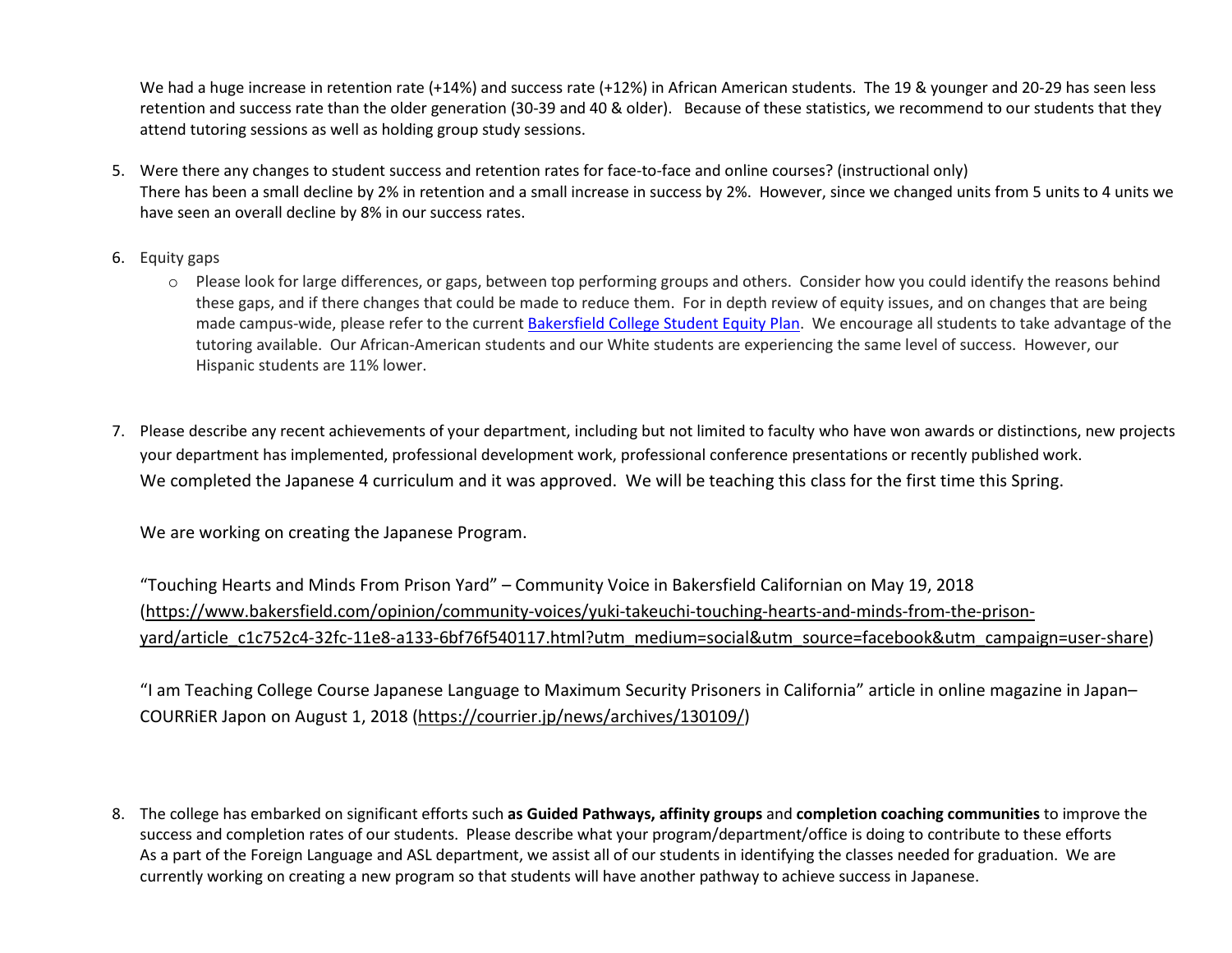9. Explain your role if you are involved in Dual Enrollment, Inmate Education, or Rural Initiatives. We provided 4 classes of Japanese 1 in Inmate Scholar Program in 2017-2018.

#### **Analysis of Received Resources from Previous Cycle**

#### **Discuss the type of resources you received and their Impact on program effectiveness?** None – did not receive any resources

#### **Facilities:**

*If your program received a building remodel or renovation, additional furniture or beyond routine maintenance, please explain how this request or requests impacts your program and helps contribute to student success.*

- 1: Space Allocation
- 2: Renovation
- 3: Furniture
- 4: Other
- 5: Beyond Routine Maintenance

### **Technology:**

*If your program received technology (audio/visual – projectors, TV's, document cameras) and computers, how does the technology impact your program and help contribute to student success?*

- 1: Replacement Technology
- 2: New Technology
- 3: Software
- 4: Other\_\_\_\_\_\_\_\_\_\_\_\_\_\_\_\_\_\_\_

## **Other Equipment**

*If your program received equipment that is not considered audio/visual or computer equipment technology, please explain how these resources impact your program and help contribute to student success.*

## **Conclusion:**

Present any conclusions and findings about the program. This is an opportunity to provide a brief abstract or synopsis of your program's current circumstances and needs. Consider this a snapshot of your program if someone were to only read this portion of your annual program review. Japanese is proud to be a part of the Foreign Language and ASL Department at Bakersfield College. Even though we do not have a program, we are aligned with the college's goals, a fact reflected in our robust growth over the past 5 years, especially 2016-2017 and 2017-2018

Compared to our 2013-2014 offering of 5 sections, we were able to offer 13 sections in 2017-2018. This next year we will only be able to offer 4 sections per semester because of the lack of available faculty.

We completed the JAPN B4 curriculum and received approval. This is a necessary step in the process of creating the Japanese AA Degree Program, which we are planning to submit in October 2018 for approval. This will increase our courses/sections and help students who want to major in Japanese.